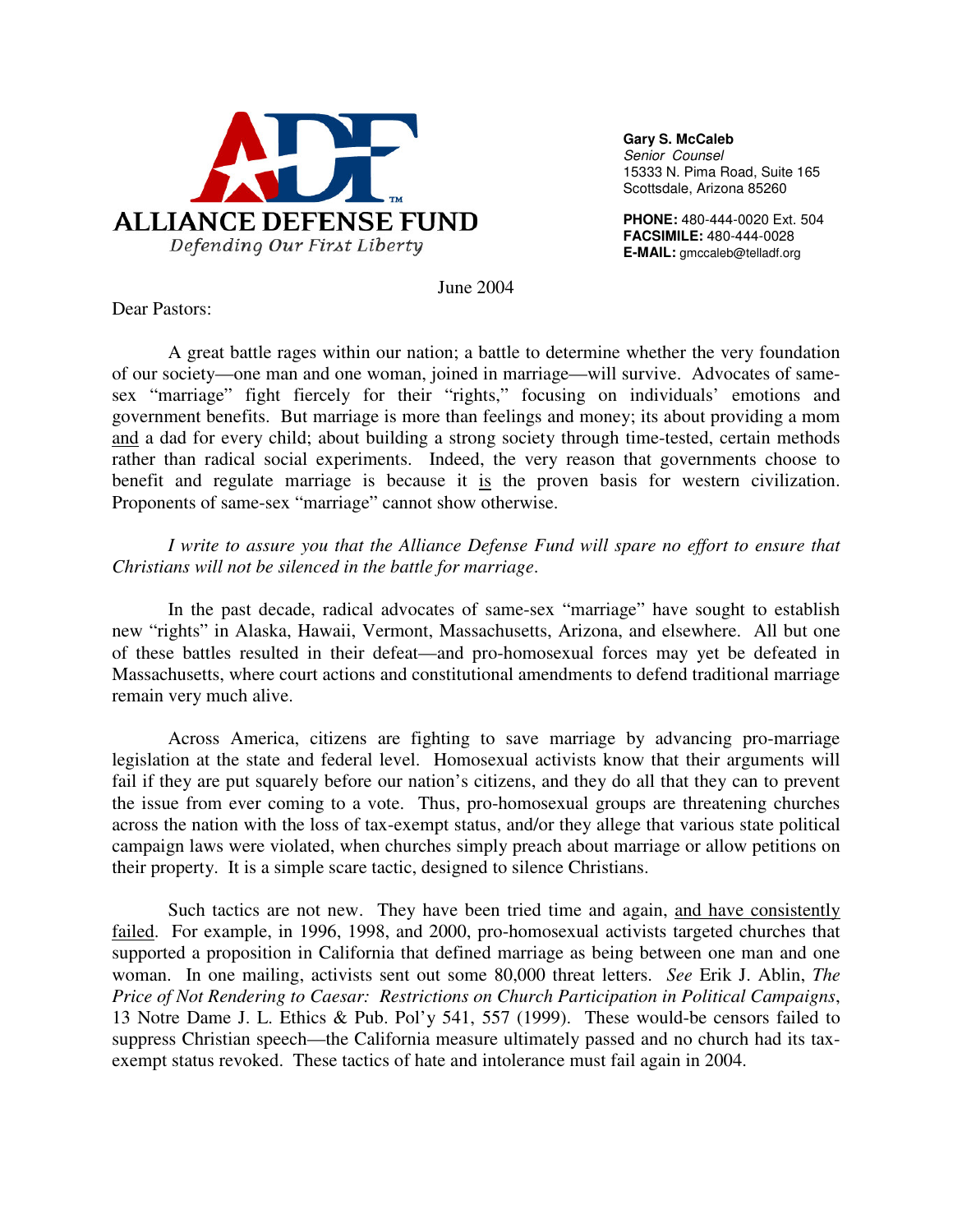By this letter, we assure you that churches have broad constitutional rights to express their views on marriage, as explained below. Furthermore, other activities such as allowing parishioners to sign petitions for legislative action to protect marriage are almost undoubtedly permissible under federal tax law. In the same way, the First Amendment to the United States Constitution most likely prevents states from demanding that churches register as a "political committee" or report "contributions" when the churches merely preach about marriage or allow petitions to be signed at their facilities.

If you are contacted by any government official or private activist group on such issues, please call us immediately. The Alliance Defense Fund's attorneys will promptly review your situation and make every effort to defend your church's legal rights to speak freely in support of marriage. Below we briefly discuss the relevant law.

## **Legal Analysis: Federal tax law**

There are two broad areas of concern regarding the effect of political activity by churches that hold tax exempt status under Internal Revenue Code ("IRC")  $\S$  501(c)(3). First, the IRC prohibits churches from participating or intervening in the political campaign of a *candidate* for public office. However, the IRC is much more accommodating in regard to churches that work to influence *legislation*, allowing such activity so long as a "substantial part" of church efforts is not devoted to such activities. This "legislative" issue is what we are concerned about here.

Fortunately, the courts understand that advocating morality, both in church and in civil life, is properly at the heart of religious faith:

Religion includes a way of life as well as beliefs upon the nature of the world and the admonitions to be "Doers of the word and not hearers only" (James 1:22) and "Go ye therefore, and teach all nations . . ." (Matthew 28:19) are as old as the Christian Church. The step from acceptance by the believer to his seeking to influence others in the same direction is a perfectly natural one, and is found in countless religious groups.

*Girard Trust Co. v. Comm'r,* 122 F.2d 108, 110 (3d Cir. 1941) (emphasis added; omission in original). As the Supreme Court put it, "[a]dherents of particular faiths and individual churches frequently take strong positions on public issues including . . . vigorous advocacy of legal or constitutional positions. Of course, churches as much as secular bodies, and private citizens have that [constitutional] right." *Walz v. Tax Comm'n*, 397 U.S. 664, 670 (1969).

Whether a church devotes a "substantial" part of its resources to influencing legislation is a question of facts and circumstances, *Kentucky Bar Foundation, Inc. v. Commissioner*, 78 T.C. 971 (1982), and courts have taken different approaches to the matter. For example, in *Seasongood v. Commissioner*, 227 F.2d 907 (6th Cir. 1955), the court established a five percent (5%) safe harbor rule based on total expenditures applied to legislative activities. *Id*. at 912. More recently, the decision in *World Family Corporation. v. Commissioner*, 81 T.C. 958 (1983) raised that bar when the Tax Court ruled that an exempt organization's lobbying activities which utilized between five and ten percent of the group's resources were "insubstantial."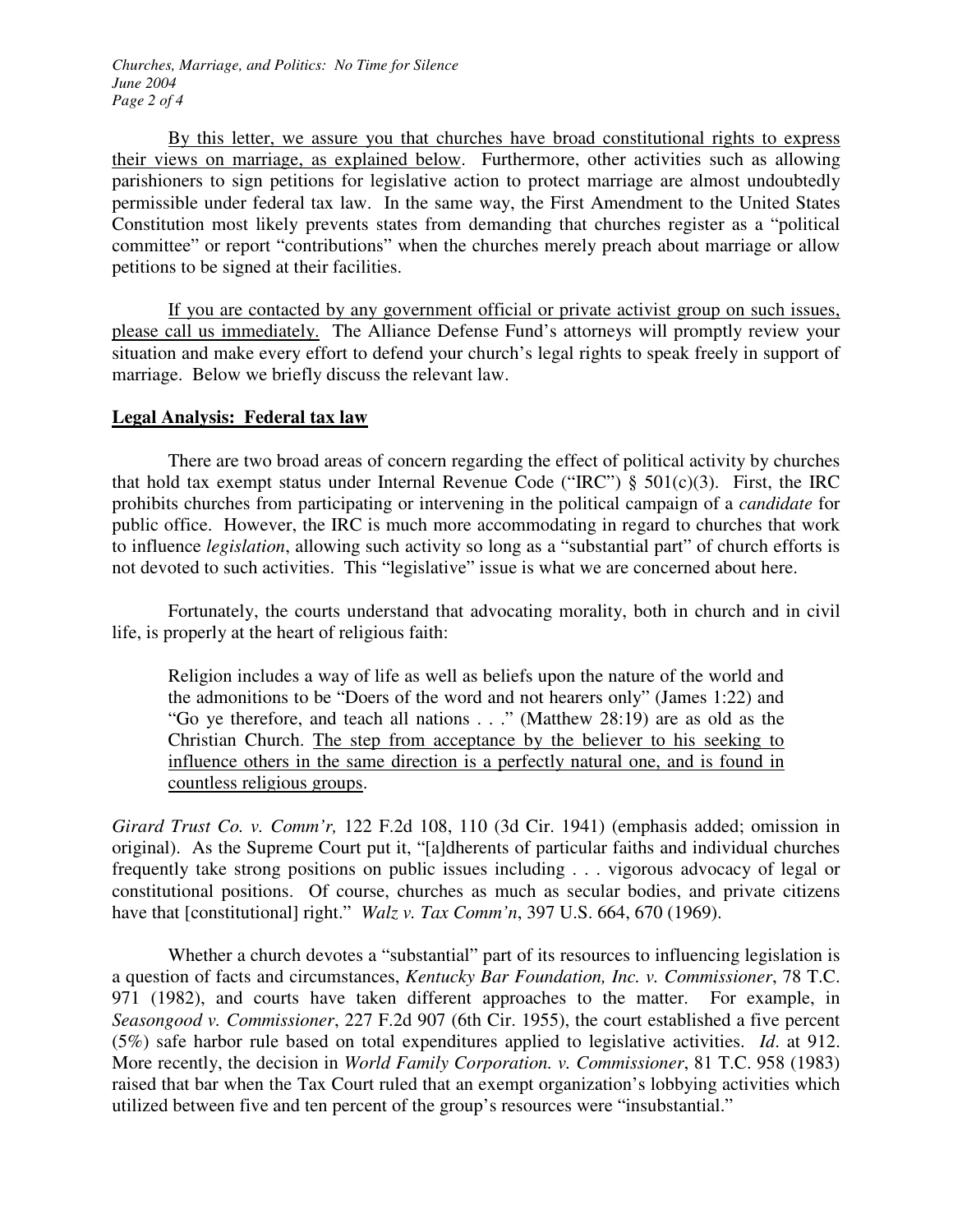*Churches, Marriage, and Politics: No Time for Silence June 2004 Page 3 of 4*

It should be noted that one court relied on a balancing test, rather than a percentage of expenditures, in determining that a tax exempt religious organization had devoted a "substantial part" of its resources to influencing legislation. *See Christian Echoes Nat'l Ministry, Inc. v. U.S.,* 470 F.2d 849 (10th Cir. 1972). This court observed that the percentage test obscured the "complexity of balancing the organization's activities in relation to its objectives and circumstances." *Id*. at 855.

The *Christian Echoes* court stated that "the political [activities of a charity] must be balanced in the context of the objectives and circumstances of the organization to determine whether a substantial part of its objectives [not just expenditures] was to influence or attempt to influence legislation." *Id*. However, the lobbying undertaken by the Christian Echoes ministry went far beyond simply preaching about a moral issue or circulating petitions for proposed legislation. Rather, the group "attempted to mold public opinion in civil rights legislation, medicare, the Postage Revision Act of 1967, the Honest Election Law of 1967, the Nuclear Test Ban Treaty, the Panama Canal Treaty, firearms control legislation, and the Outer Space Treaty." *Id.* It urged its supporters to take no less than 22 different actions to influence American and international politics, including urging congressional representatives to support or oppose specific bills, abolish the federal income tax, withdraw from the United Nations, and so on. *Id.* Under these unusual facts—including support of candidates as well as legislation—the *Christian Echoes* court found that the defendant organization had devoted a "substantial part" of its resources to lobbying and affirmed the revocation of its tax exempt status. *Id*. at 858.

Unless a church has an extensive history of lobbying efforts (as exemplified by the *Christian Echoes* case) it is extremely unlikely that simple efforts to defend marriage, such as preaching about marriage or making petitions available to be signed—would be seen as a "substantial" portion of church resources. Such activities should be entirely permissible under federal tax law. Certainly, a church that devotes less than five percent of its resources to influencing legislation should be on very safe ground in this respect.

## **State Political Campaign Law**

State governments have an interest in informing the public about campaign financing. The theory is that such information helps voters evaluate which interests are supporting particular legislation. *See, e.g., Buckley v. Valeo*, 424 U.S. 1 (1976) (upholding federal campaign disclosure requirements). Yet however strong that interest may be, it does not justify imposing campaign law willy-nilly on churches that incidentally support legislation.

It is not possible to consider the political campaign laws of each state in this brief letter. Nonetheless, any requirement that a church register as a "political action committee" or report "expenditures" supporting legislation, simply because the church preached about marriage or allowed parishioners to sign petitions, raises serious questions under the Free Speech Clause and Free Exercise Clause of the First Amendment to the United States Constitution.

Indeed, the courts have recognized that applying broadly worded campaign reporting statutes to groups that do not engage in substantial advocacy would violate the First Amendment. For example, in *New Jersey State Chamber of Commerce v. New Jersey Election Law*